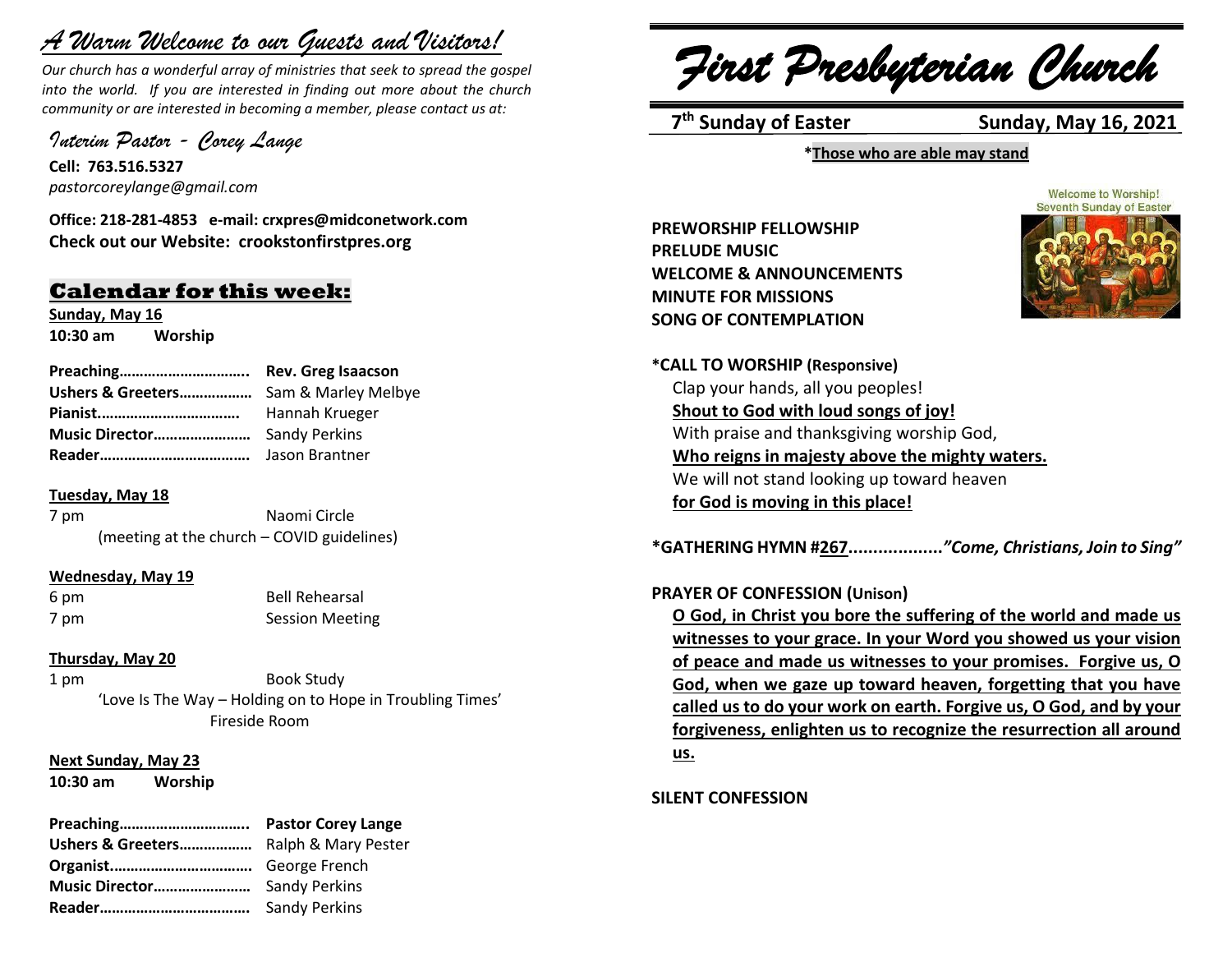#### **DECLARATION OF FORGIVENESS (Responsive)**

Hear the good news of God's promise; I will pour out my Spirit on all flesh. Everyone who calls on the name of the Lord will be saved. In the name of Jesus Christ, we are forgiven. **Thanks be to God.**

The peace of Christ be with you! **And also, with you!** (Please share signs of peace with each other at a distance!)

**\*RESPONSE HYMN** *......................................."Open Our Eyes, Lord"*

#### **PRAYER FOR ILLUMINATION (Responsive)**

Living God, with joy we celebrate the presence of your risen Word. Enliven our hearts by your Holy Spirit so that we may proclaim the good news of eternal and abundant life; through Jesus Christ our Lord. **Amen.**

#### **SCRIPTURE**

|--|--|

**SECOND READING....................................................1 John 5:9-13** *Leader: The Word of the Lord.* **People: Thanks be to God!**

**GOSPEL READING ..................................................... John 17:6-19** *Leader: The word of the Lord.* **People: Praise to You, O Christ**

**SERMON** Rev. Greg Isaacson

**SILENCE FOR REFLECTION**

**\*HYMN OF THE DAY #458***........"Thy Word Is a Lamp unto My Feet"*

**PRAYERS OF THE PEOPLE** 

L: Lord in your Mercy. *C: Hear our prayer*

**THE LORD'S PRAYER** *(forgive us our "sins")* 

#### **\*BLESSING AND CHARGE (Responsive)**

Now go forth in Jesus' name, remembering his new commandment to love one another, just as he has loved us. **Amen.**

# **\*CLOSING HYMN #319........................................."***Shout to the North"*

#### **\*DISMISSAL (Responsive)**

Go in peace to love and serve the Lord. **Thanks be to God. Amen.**

#### **\*POSTLUDE**

# *NAOMI CIRCLE LADIES*

*\_\_\_\_\_\_\_\_\_\_\_\_\_\_\_\_\_\_\_\_\_\_\_\_\_\_\_\_\_\_\_\_\_\_\_\_\_\_\_\_\_\_\_\_*

*There will be a meeting this Tuesday, the 18th, at 7 pm, here at the church. COVID Guidelines will be followed so don't forget your mask. We look forward to seeing you!*

*\_\_\_\_\_\_\_\_\_\_\_\_\_\_\_\_\_\_\_\_\_\_\_\_\_\_\_\_\_\_\_\_\_\_\_\_\_\_\_\_\_\_*



We're still have a few open slots on the sign-up sheet! If you haven't signed up to help yet, please take the time to sign up today!

Volunteers who signed up to help deliver Home Delivered Meals – next week is when you're delivering,

May 24 – 28!

*Thank you for your help with this great service! \_\_\_\_\_\_\_\_\_\_\_\_\_\_\_\_\_\_\_\_\_\_\_\_\_\_\_\_\_\_\_\_\_\_\_\_\_\_\_\_\_\_\_\_\_\_\_\_\_\_\_\_\_\_\_\_\_\_\_\_\_\_\_\_\_\_\_*

# *Please continue to be in prayer for:*

Doris Davis Casey & Jordan's newborn Victor & Katya Obisakin Bladen Melsa, Jeri's grandson Wally Hoselton Brett Schultz Brent Blake and the Blake families JoAnn Westburg

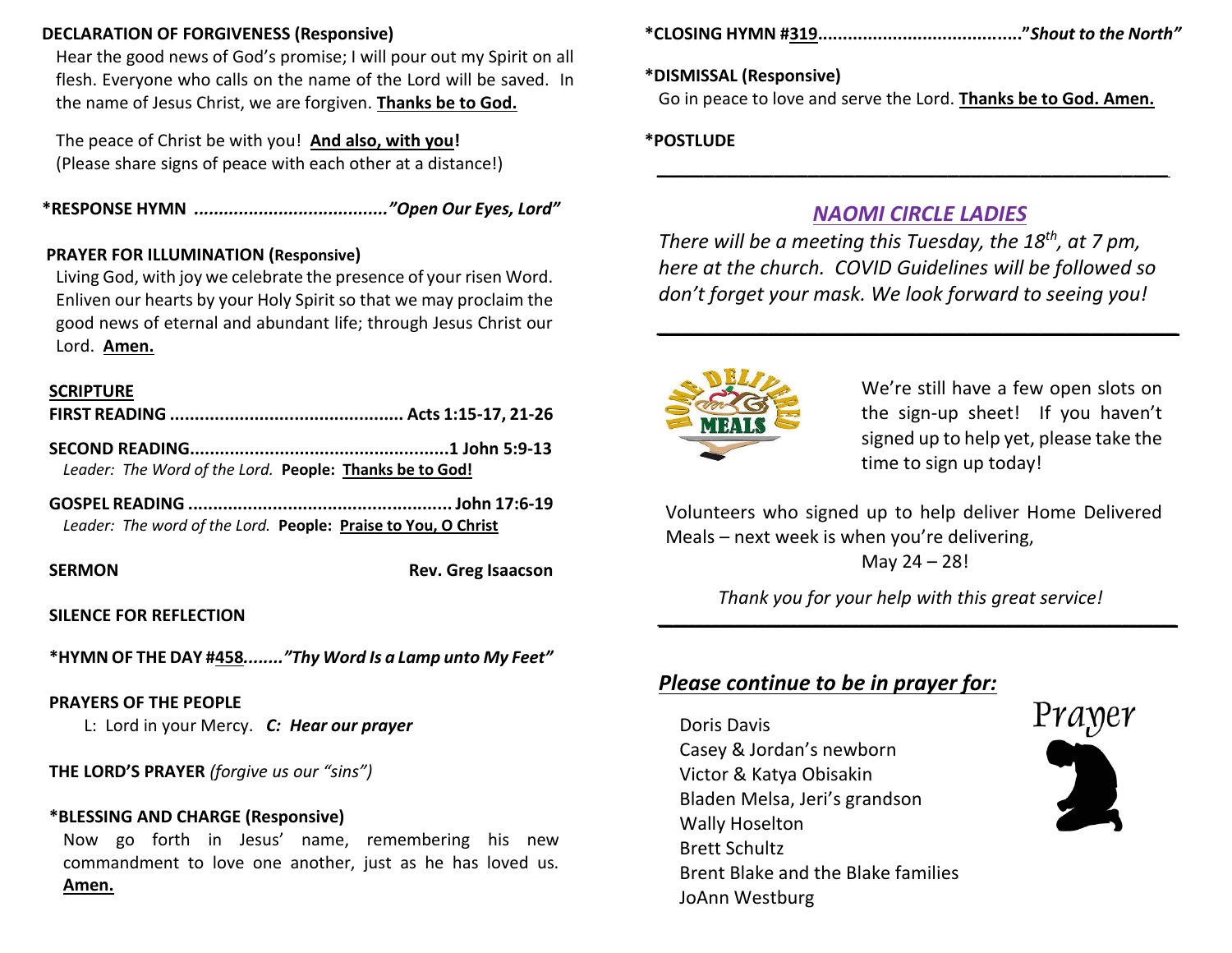#### **COME, CHRISTIANS, JOIN TO SING**

Come, Christians, join to sing: Alleluia! Amen! Loud praise to Christ our King: Alleluia! Amen! Let all, with heart and voice, before his throne rejoice; Praise is his gracious choice: Alleluia! Amen!

Come, lift your hearts on high: Alleluia! Amen! Let praises fill the sky: Alleluia! Amen! He is our guide and friend; to us he'll condescend; His love shall never end: Alleluia! Amen!

Praise yet our Christ again: Alleluia! Amen! Life shall not end the strain: Alleluia! Amen! On heaven's blissful shore his goodness we'll adore, Singing forevermore: Alleluia! Amen!

#### **OPEN OUR EYES, LORD**

Open our eyes, Lord; we want to see Jesus, To reach out and touch him, And say that we love him. Open our ears, Lord, And help us to listen. Open our eyes, Lord, we want to see Jesus.

#### **THY WORD IS A LAMP UNTO MY FEET**

#### **refrain**

Thy word is a lamp unto my feet and a light unto my path. Thy word is a lamp unto my feet and a light unto my path.

When I feel afraid, and I think I've lost my way, Still you're there right beside me. Nothing will I fear as long as you are near. Please be near me to the end.

### **COME, CHRISTIANS, JOIN TO SING**

Come, Christians, join to sing: Alleluia! Amen! Loud praise to Christ our King: Alleluia! Amen! Let all, with heart and voice, before his throne rejoice; Praise is his gracious choice: Alleluia! Amen!

Come, lift your hearts on high: Alleluia! Amen! Let praises fill the sky: Alleluia! Amen! He is our guide and friend; to us he'll condescend; His love shall never end: Alleluia! Amen!

Praise yet our Christ again: Alleluia! Amen! Life shall not end the strain: Alleluia! Amen! On heaven's blissful shore his goodness we'll adore, Singing forevermore: Alleluia! Amen!

#### **OPEN OUR EYES, LORD**

Open our eyes, Lord; we want to see Jesus, To reach out and touch him, And say that we love him. Open our ears, Lord, And help us to listen. Open our eyes, Lord, we want to see Jesus.

#### **THY WORD IS A LAMP UNTO MY FEET**

#### **refrain**

Thy word is a lamp unto my feet and a light unto my path. Thy word is a lamp unto my feet and a light unto my path.

When I feel afraid, and I think I've lost my way, Still you're there right beside me. Nothing will I fear as long as you are near. Please be near me to the end.